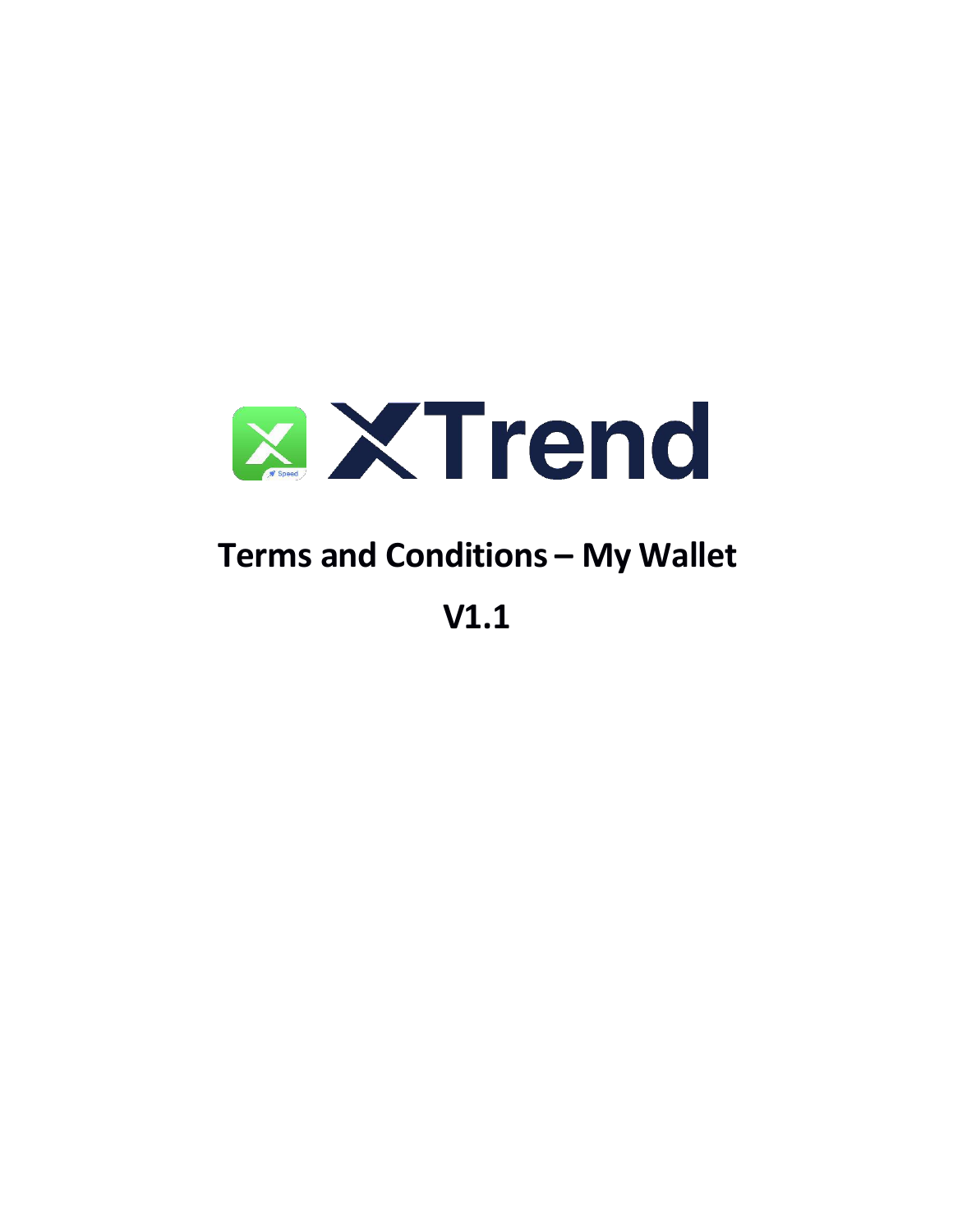

# **Table of Contents**

| 1.   |  |
|------|--|
| 1.1. |  |
| 1.2. |  |
| 1.3. |  |
| 2.   |  |
| 3.   |  |
| 4.   |  |
| 5.   |  |
| 6.   |  |
| 7.   |  |
| 8.   |  |
| 9.   |  |
| 10.  |  |
| 11.  |  |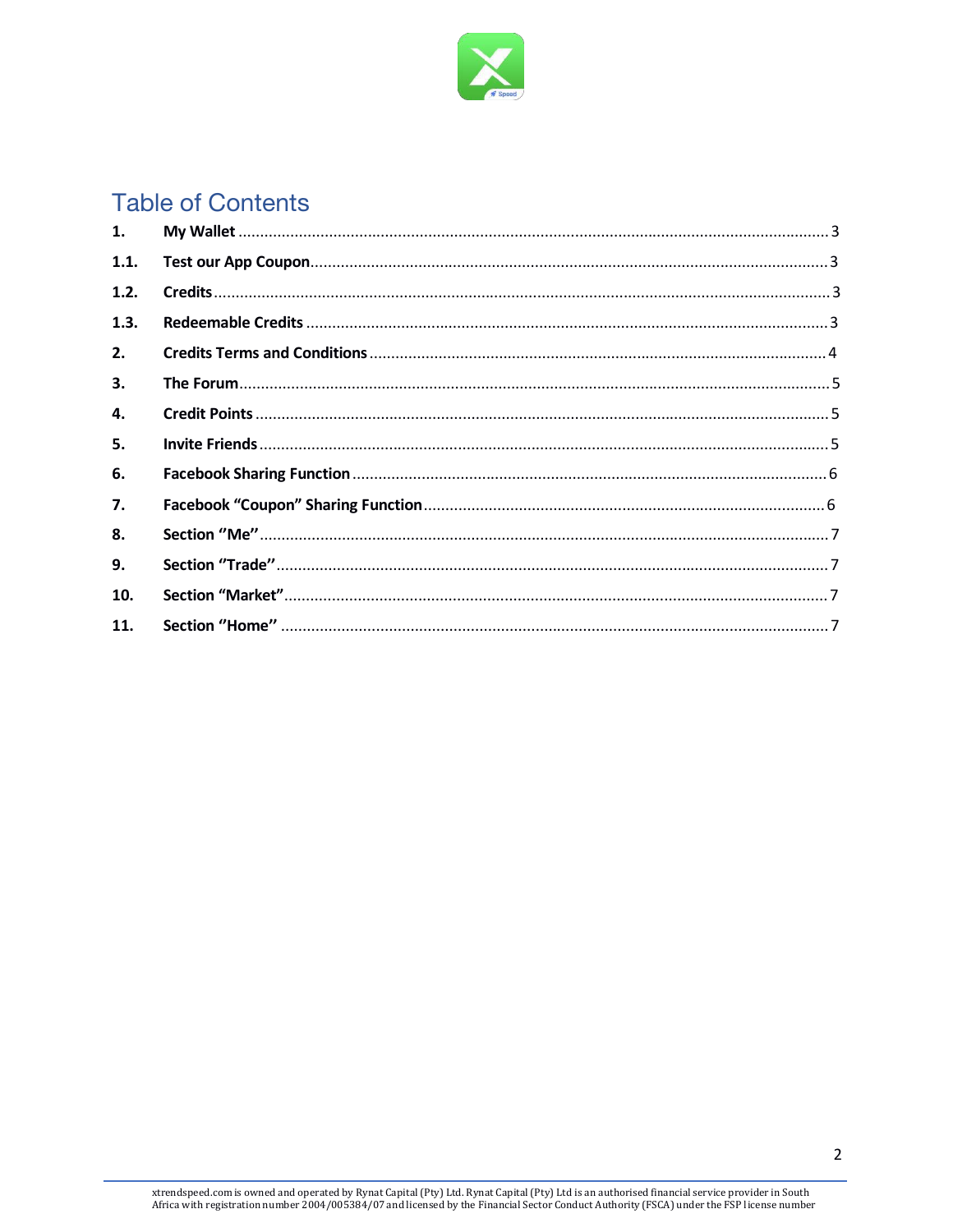

# **1. My Wallet**

#### **1.1. Test our App Coupon**

The following Terms and Conditions refer to 'Test our APP Coupon', hereafter 'Coupon'.

- a) The User can trade on Demo environment to test the XTrend Speed App.
- b) Each Coupon can only be allocated to one trade.
- c) The profits from trades executed with Coupon can not be withdrawn unless you deposit.
- d) The value ofthe Coupon is maximum \$100, which predefines the Stop Loss(S/L) and Take Profit (T/P).
- e) The maximum profit from Coupon trade can reach up to \$3.

f)Coupon trades will be closed by the end of trading day and cannot be held overnight. (eg. If a client uses the coupon 3 minutes before market close time, the trade will close by the end of market.)

- g) Coupon cannot be used to place pending orders.
- h) Coupon trades are executed on demo environment.

#### **1.2. Credits**

a) Credits can be claimed only from trading activity and can be used to open and close positions in all Symbols.

b) Credits are valid for 15 days and the validity period can be found to "My Wallet", please see section 2 for further details.

#### **1.3. Redeemable Credits**

a) Redeemable Credits can be claimed through task activities. More information can be found in the XTrend Speed App activities, please see Section 2 for further details.

- b) Redeemable Credits can be used for the following trading purposes:
	- i) Event Credits can be redeemed and used for trading on the day of a Market News Event.

ii) Specified Credits indicate the specific Financial Instrument of which the credit can be used to trade with.

c) Credits are valid from 1 to 3 days depending on the redeemable credit type. The exact validity period of the credit used can be found when using the credit for trading in the "My Wallet" Section of App.

d) Clients trading with Redeemable Credits have the below limits:

• The maximum amount of Credits used with validity of 1 trading day is \$100 per trading day.

• The maximum amount of Credits used with validity of 3 trading days is \$200 per trading day.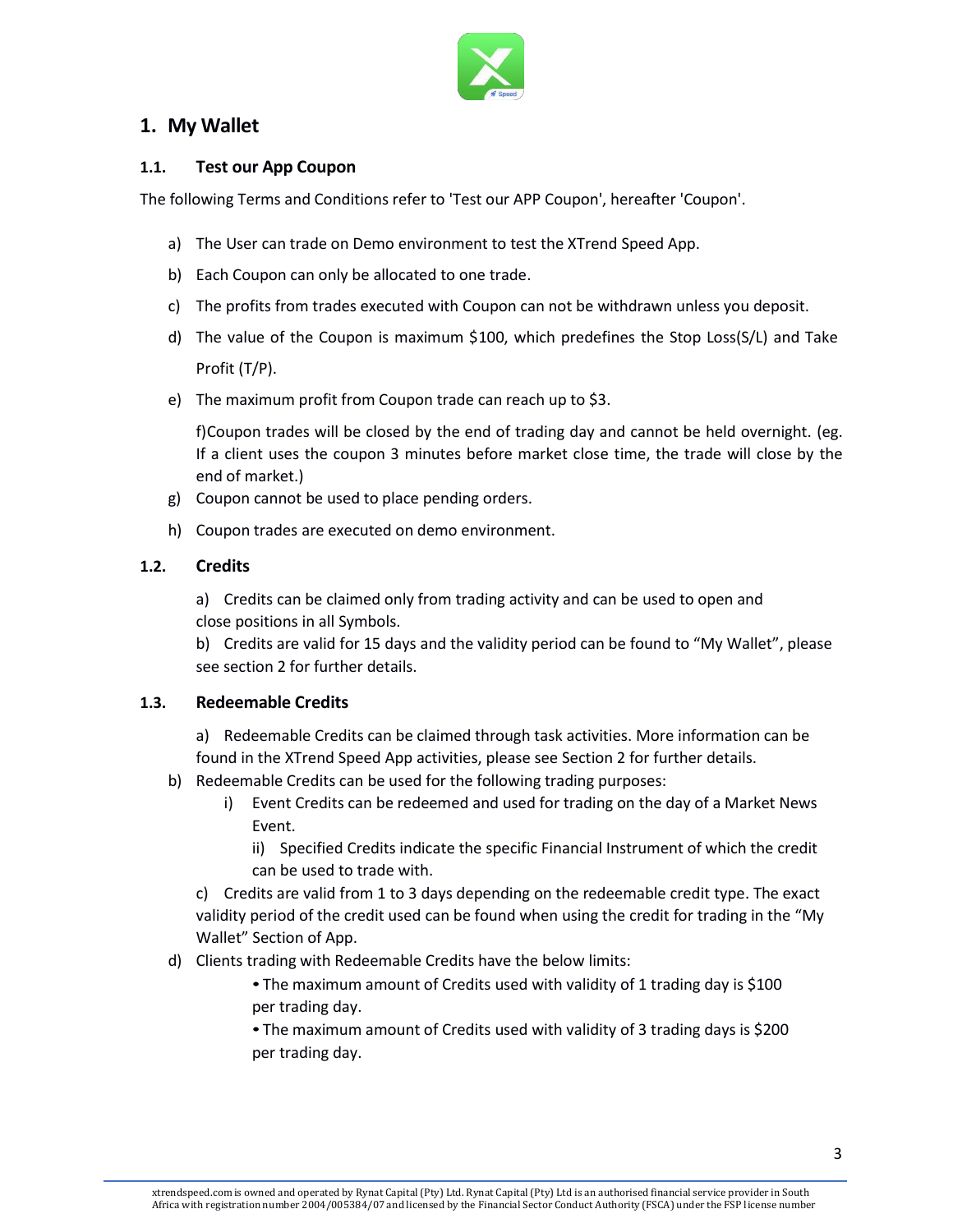

# **2. Credits Terms and Conditions**

The following Terms and Conditions refer to "Credits" and "Redeemable Credits".

- i) Credit Conversion Rate: Credit \$1 = \$1
- ii) Credit cannot be converted to capital and withdrawn by the client.
- iii) Credit can also be earned via the Task Center.
- iv) Clients having not deposited can receive up to \$100 Credit.
- v) Credits are kept separately from Users' Account balance or Equity Balance. vi) If the User trades with Credit, and makes profits, all of the profits will be credited as capital to Users account balance.
- vii) The profits from trades executed with Credit cannot be withdrawn unless you deposit. viii) Losses will be waived by the Company and not taken from User Account balances, therefore, XTrend fully covers the invested margin of the Credit (i.e. covers risk) for trading.
- ix) Your maximum profit of Credit trade can reach up to 100% of Used Margin.
- x) Credit trades cannot be held overnight.
	- xi) Credit is not redeemable with real cash and any residual value of the Credit cannot be reused once used.
- xii) Credit may expire depending on the activity within the XTrend Speed App.
- xiii) Profits from Credit trade can only be claimed by Fully Verified Clients.
- xiv) User cannot transfer Credit to other XTrend Speed Clients or other XTrend Speed Users.
- xv) Credits cannot be used to place pending orders.
	- xvi) When executing credit trades, hedging is not allowed on the same symbol within the first 5 minutes from opening the trade.

xvii) The Company, without any given notice, may void trades executed by credits in order to cover a claim that might have against the Client and/or to cover any other indebtedness the Client might have with the Company and/or to cover a claim presented to the Company.

- xviii) XTrend Speed reserves the right to stop rewarding a client with loyalty membership credits in case of suspected fraudulent activities aimed at earning credits.
- xix) The Company reserves the right to revoke any Credit and profits earned with the use of Credit that occurred due to:
	- - any Event of Default as defined to our Client Agreement. any error, failure, interruption, disconnection, delay, technical problems, system failures, malfunctions and other similar system problems and/or defects as defined in the Client Agreement.
- i) Any credits and profits earned with the use of Credit, generated from misquotation or technical issues or the user commits any other improper abusive trading as defined in the Order Execution Policy will be voided.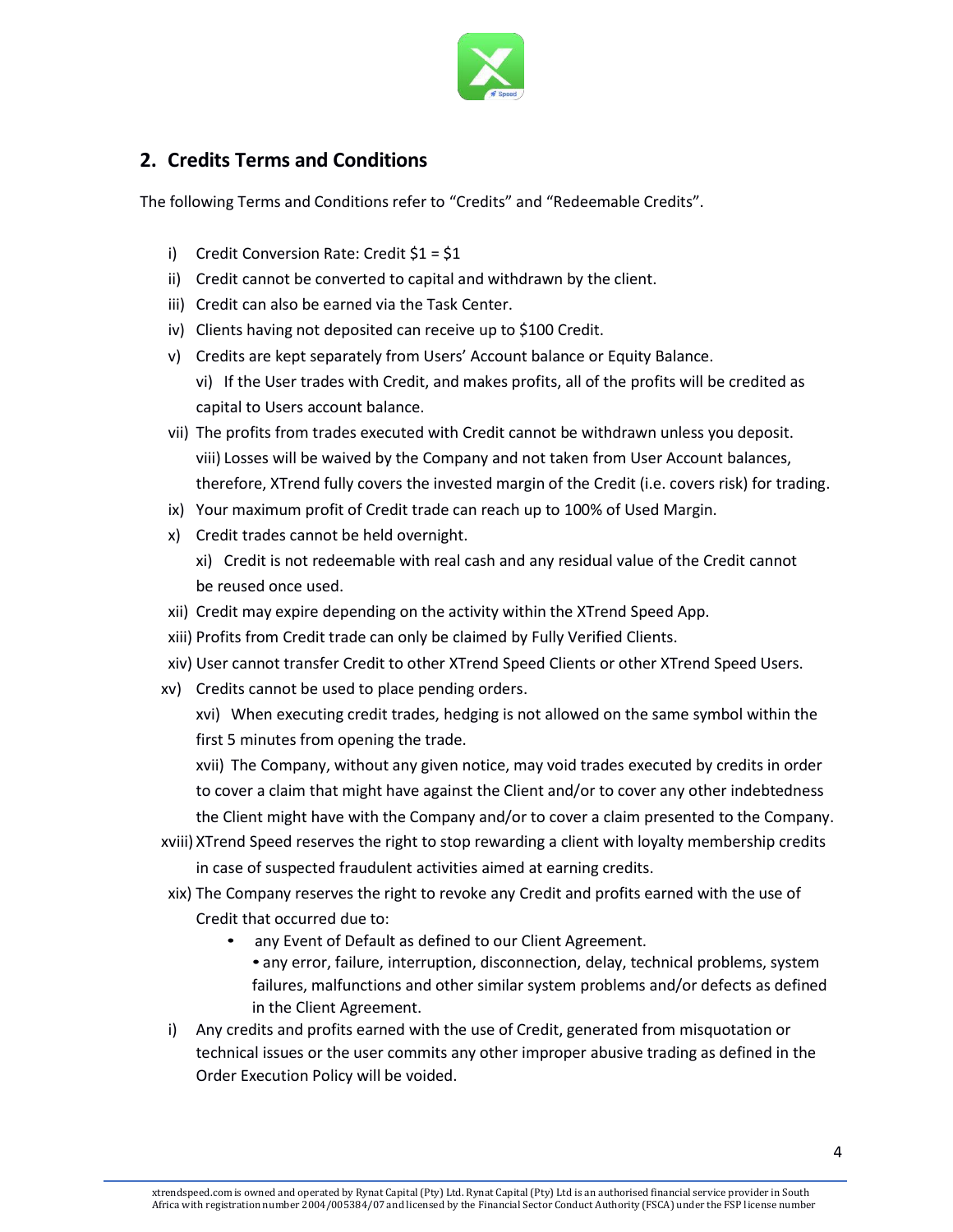

ii) Any credits earned from profits arising from abusive trading as defined in the Client Agreement will be voided.

# **3. The Forum**

3.1 The content posted in XTrend Speed Forum is for information sharing purposes only. Nothing on this site should be accepted as recommendation to purchase any financial instrument. The choice and risk is always on the client.

- 3.2 The Client is prohibited from revealing any personal information and contact information as well as posting advertisements or promotions. Failure to comply will result in the Client being banned and removed from the forum.
- 3.3 The content found on this forum is not provided by Rynat Capital (Pty) Ltd. Rynat Capital (Pty) Ltd makes no representation and assumes no liability asto the accuracy or the completeness of the content provided, not any loss of capital, opportunities or forecast arising from any information contained in the XTrend Forum.

# **4. Credit Points**

4.1. For the Social Trading Feature of the App, Copy Traders will earn Credits after copied orders are executed as shown in the table below:

| The number of copied orders executed | Commission refund rate |
|--------------------------------------|------------------------|
| $0 - 99$                             | 0% commissions         |
| 100-499                              | 20% commissions        |
| 500-1499                             | 30% commissions        |
| $1500+$                              | 40% commissions        |

4.2. For the Social Trading Feature of the App, Master Traders will earn 10 Credit Points for each copied executed order that is released by the Master Trader.

# **5. Invite Friends**

5.1 Users can participate in the activity through XTrend Speed's sharing function.

5.2 The invitee, must download the XTrend Speed App and complete the registration in order to create an XTrend Speed account.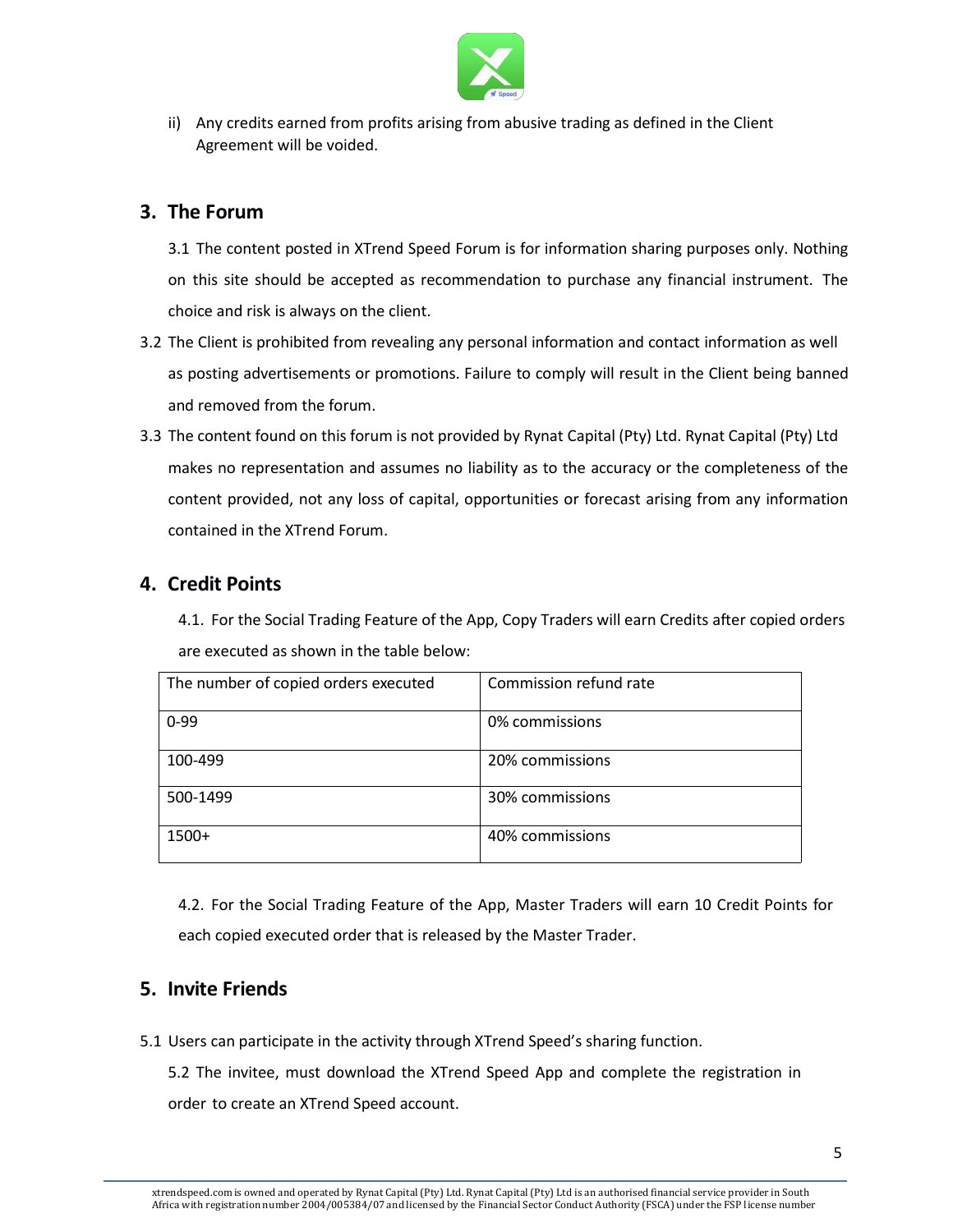

5.3 The inviter and the invitee can receive the reward at the same time, once the invitee completes the above steps. Invited friends that complete the above steps, can't accept more than one invitation.

5.4 Only one account can be created from the invited user from each device. Any account created with the same device will not receive a "reward".

5.5 Credit are claimed successfully only if the Invitee provides Phone Number or Email or Facebook Login as requested to the invitation link.

5.6 Each inviter will receive \$5 Credit and each invitee will receive \$5 Credit from each successful claim.

5.7 The "reward" is added to the user's XTrend account as Credit and can be used for 15 days from the day that were successfully claimed.

- 5.8 The inviters may receive the below Credits :
	- Inviters having not deposited and not fully verified can receive up to \$100 Credit.
	- Inviters having not deposited and fully verified can receive up to \$200 Credit.
	- Inviters having deposited and not fully verified can receive up to \$1000 Credit.
	- Inviters having deposited and fully verified can receive up to \$500 Credit per day and \$5000 Credit per month.

#### **6. Facebook Sharing Function**

- 6.1. Each user can get up to \$100 Credits per day when sharing an open or closed position and receives "Help".
- 6.2. User will receive \$2 Credit from each "Help".
- 6.3. "Help" is the button "Help me" that appears to the shared post.
- 6.4. Each user can share unlimited positions per day.
- 6.5. Trades executed with Credit, cannot be shared.
- 6.6. Each user can receive only one "Help" from each Facebook Friend.
- 6.7. Each Facebook friend can help up to 5 Users per day and maximum 20 per week to earn Credits.

# **7. Facebook "Coupon" Sharing Function**

- 7.1. Applies only to trades executed with Credit.
- 7.2. Each user can share one open position per day and receives "Help".
- 7.3. "Help" is the button "Help me" that appears to the shared post.
- 7.4. Each Facebook Friend can "Help" within 6 hours from the sharing time.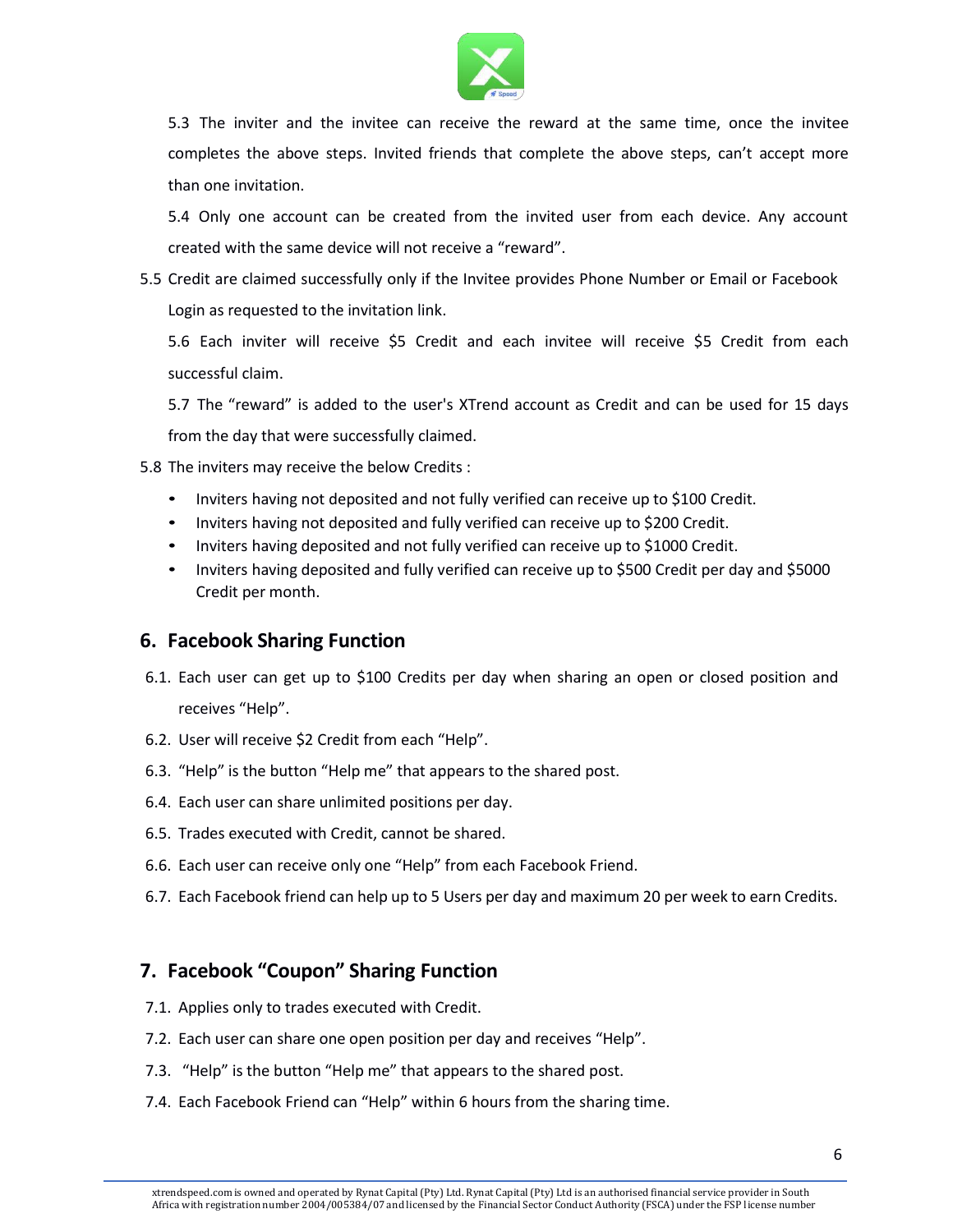

- 7.5. Each user can receive up to \$5 Credit per day.
- 7.6. Each user can receive only one "Help" from each Facebook Friend per week.
- 7.7. Each Facebook friend can help up to 5 Users per day and maximum 20 per week to earn Credits.
- 7.8. The amount of Credit with each "Help" is random.

7.9. The amount of Credit will be added to the user's wallet only if the total amount of Credit received from each "Help" is more than \$5.

#### **8. Section ''Me''**

- 8.1. Customer Service Client can contact our agents for FAQ and any queries regarding client's account.
- 8.2. Account Personal information regarding Client's Account.
- 8.3. Know XTrend Speed in 1 Minute Includes Basic Knowledge, Product Guide and Investment Knowledge.
- 8.4. Language shall mean the language of the platform.
- 8.5. Latest Version Shows the latest version installed.

8.6.About XTrend Speed– Information pertaining to the Regulation governing XTrend Speed and access to Legal Documents is included in this section.

# **9. Section ''Trade''**

- 11.1 Trade Lists all available symbols allowing users to trade on them
- 11.2 Positions Lists all active open positions
- 11.3 Order Lists all active pending orders

#### **10.Section "Market"**

10.1. All available financial instruments grouped into their respective Security type. Users can favorite instruments for quick access.

#### **11.Section ''Home''**

11.1. Trading Sentiment – Users can read the daily market analysis on economic news and technical analysis points.

- 11.2. Test our App Coupon.
- 11.3. The following Terms and Conditions refer to 'Test our APP Coupon', hereafter 'Coupon'